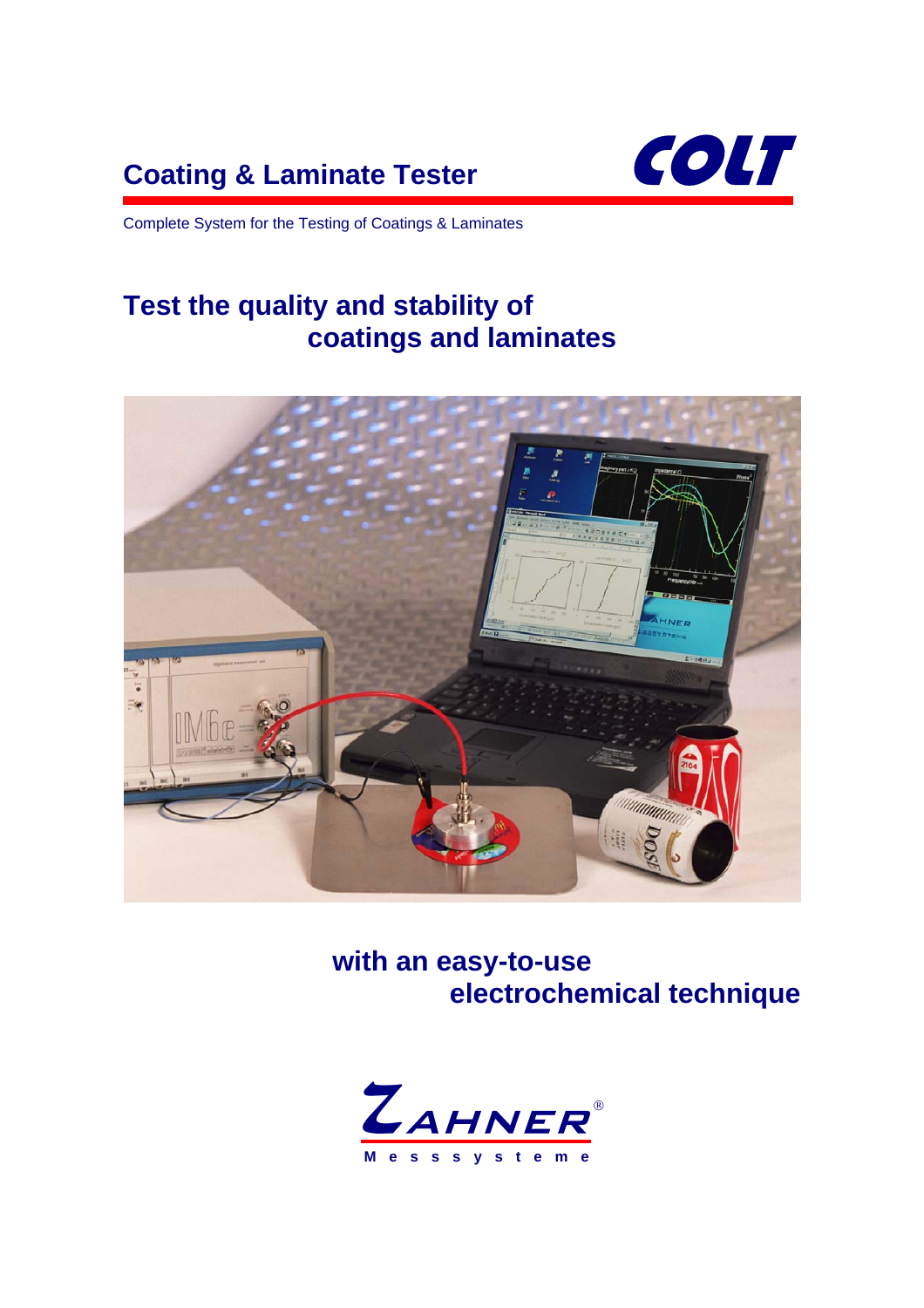#### The Problem

Coated metal and metal composite materials have enormous significance worldwide as packaging materials. This means that the manufacturers of food packaging such as cans, foils and so forth face a serious risk: if a packaging system fails at the customer, claims for damages rising to millions can easily follow.

The weaknesses of foil and coating systems are known: The bond between the metal and the coating is often involved. Even during the course of manufacture, processing steps such as stretching, deep drawing, stamping, or printing create mechanical stress. The sterilisation process, and of course the corrosive effect of the contained materials during storage of the finished product, generate and expand cracks and pores in the protective coating, leading in the end to the feared

#### breakdown of the metal-polymer bond

i.e. to the delamination of the coating.

Breakdown of the polymer-metal bond is usually preceded by a local rise in the pH value. If electrolyte molecules from the stored materials penetrate through pores, at impurities, at damaged locations, or by means of diffusion as far as the phase boundary to the metal, dissolution of traces of metal will lead to a local rise in alkalinity. The polymer-metal bond weakened in this way potentially is subjected to further stress through the development of gaseous hydrogen.

 dissolution of metal traces  $\rightarrow$  alkalisation  $\rightarrow$  potential hydrogen formation  $\rightarrow$  delamination

#### Area delamination

heralds the final failure of the packaging system.

Electrochemical methods are, in general, suitable for determining the quality of packaging. Electrochemical Impedance Spectroscopy, EIS, in particular is a sensitive tool for the detection of pores and damaged locations, and for measuring the quality of lacquers and coatings.

Unfortunately, merely determining the quality level is not sufficient to provide a reliable prediction of failure cases. Even when EIS is used, it is only in combination with systematic stress or ageing trials that reliable predictions can be obtained.

#### The Breakthrough

A successful strategy, therefore, consists of combining a general determination of the condition with phases of stress. It is in this way possible to trace the changes in general condition triggered by the effects of stress.

What methods are available to simulate realistically the stress placed on the packaging of the finished product under the influence of the contained material without expensive, time-consuming ageing tests?

#### The Solution

Test

Accelerate the natural degradation of the packaging material through electrochemical stress !

**Script** sequence

**Script** sequencer

Cathodic polarisation of the polymer-metal interface accelerates, by orders

#### The Time-Machine :  $\boldsymbol{\mathcal{A}}\boldsymbol{\mathcal{C}}\text{-}\boldsymbol{\mathcal{D}}\boldsymbol{\mathcal{C}}\text{-}\boldsymbol{\mathcal{A}}\boldsymbol{\mathcal{C}}$

#### The COLT System

#### The Peripherals



The unique advantage of using electrochemical stress, as against all other methods of accelerating degradation, is that the test object can remain in the same test equipment for the application of stress as is used to determine the condition of the coating.

Determination of the condition by means of non-destructive EIS (AC method) requires an electrochemical workstation. Its integrated potentiostat also controls the electrochemical stress phase through cathodic polarisation (DC method). Determining the condition of the material following controlled stress is carried out once again by means of EIS (AC method). Precise analysis of the changes in condition between "before" and "after" provides the basis for reliable prediction.

The AC-DC-AC sequence gave this revolutionary test method its name.

AC-DC-AC was developed over recent years by Dr. Jochen Hollaender at the *Fraunhofer Institut für Verfahrenstechnik und Verpackung* in Freising, Bavaria, and has been perfected by Zahner as a reliable, automatic test method.

The IM6/6e Electrochemical Workstation is the heart of the COLT. The IM6 is renowned for its high precision, ease of use and comprehensive software package.

Its revolutionary **Script** software concept allows complex processes to be fully automated. The Script COLT controls the execution of AC measurement, DC polarisation with recovery phase and further AC measurement in strictly reproducible form. The reliable analysis of EIS measurements is not trivial. For this reason, COLT also carries out the comparative impedance analysis, reducing the data to well-defined, meaningful results, recording all the important parameters in a form suitable for statistical analysis, and the documentation of each individual measurement together with a printout or file export.

A cleverly devised combination of measuring cells, electrodes and auxiliary equipment, specially constructed for COLT, reduces the time needed to prepare and connect samples, allowing a high throughput of test samples.